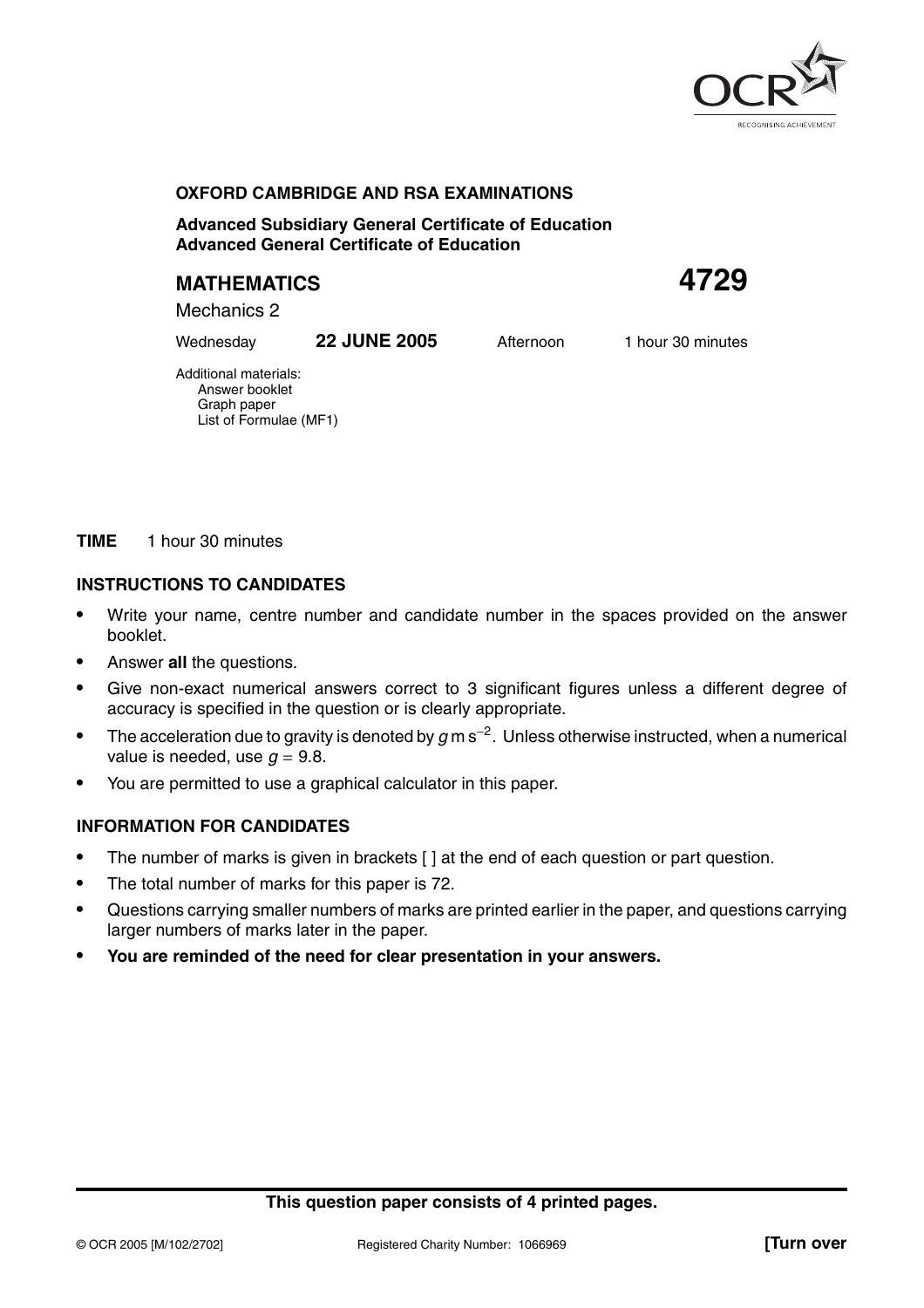

A uniform solid cone has vertical height 20 cm and base radius *r* cm. It is placed with its axis vertical on a rough horizontal plane. The plane is slowly tilted until the cone topples when the angle of inclination is 24◦ (see diagram).

**(i)** Find  $r$ , correct to 1 decimal place.  $[4]$ 

A uniform solid cone of vertical height 20 cm and base radius 2.5 cm is placed on the plane which is inclined at an angle of 24◦ .

- **(ii)** State, with justification, whether this cone will topple. [1]
- **2** A particle is projected horizontally with a speed of 6 m s<sup>−</sup><sup>1</sup> from a point 10 m above horizontal ground. The particle moves freely under gravity. Calculate the speed and direction of motion of the particle at the instant it hits the ground. [6] **[6] [6] [6] [6] [6] [6] [6] [6] [6] [6] [6] [6] [6] [6] [6] [6] [6] [6] [6] [6] [6] [6] [6] [6] [6] [6] [6] [6] [6] [6] [6]**

**3**



One end of a light inextensible string of length 1.6 m is attached to a point *P*. The other end is attached to the point *Q*, vertically below *P*, where  $PQ = 0.8$  m. A small smooth bead *B*, of mass 0.01 kg, is threaded on the string and moves in a horizontal circle, with centre *Q* and radius 0.6 m. *QB* rotates with constant angular speed  $\omega$  rad s<sup>-1</sup> (see diagram).

- **(i)** Show that the tension in the string is 0.1225 N. [3]
- **(ii)** Find <sup>ω</sup>. [3]
- **(iii)** Calculate the kinetic energy of the bead. [2]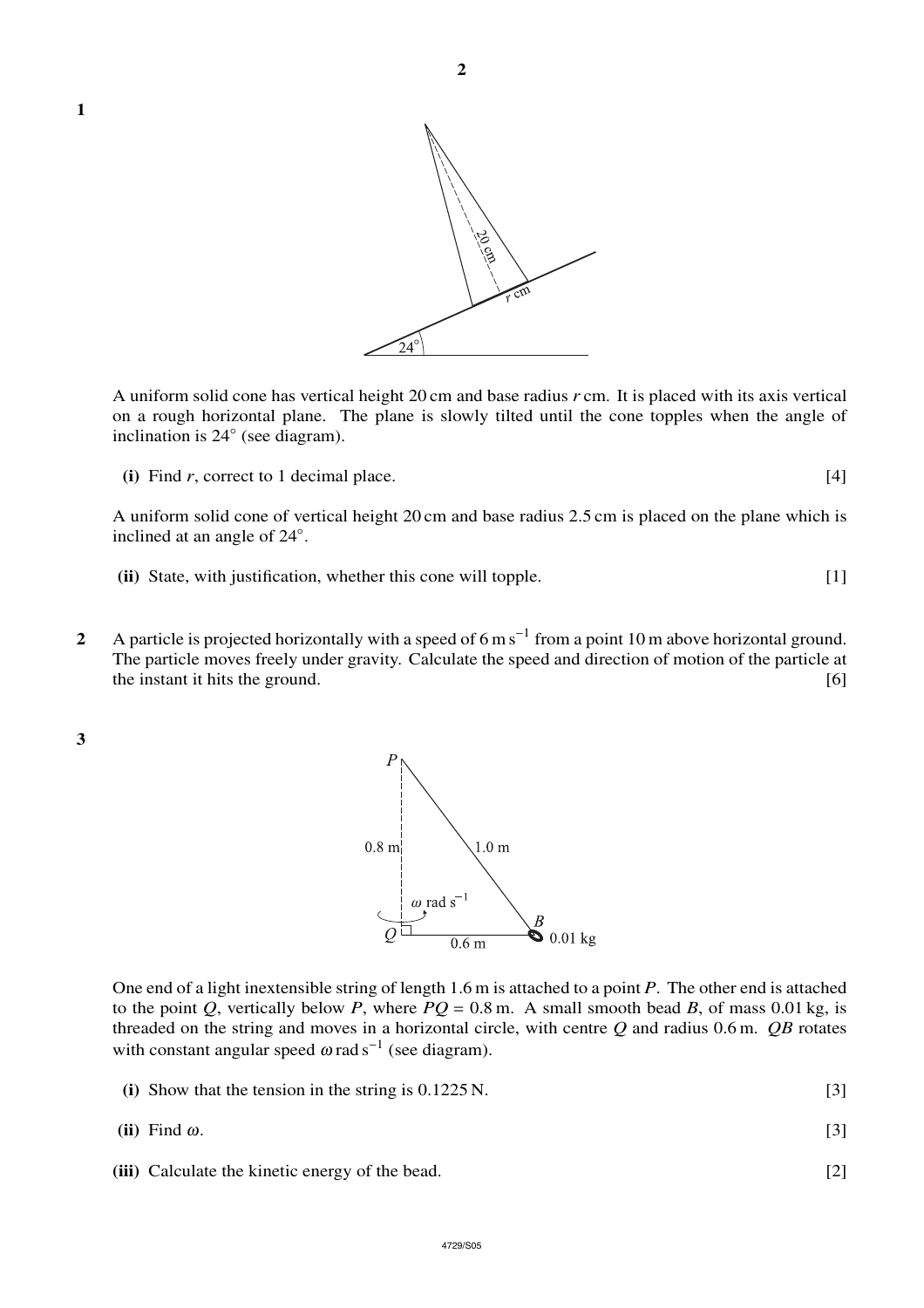





Three smooth spheres *A*, *B* and *C*, of equal radius and of masses *m* kg, 2*m* kg and 3*m*kg respectively, lie in a straight line and are free to move on a smooth horizontal table. Sphere *A* is moving with speed 5ms<sup>−</sup><sup>1</sup> when it collides directly with sphere *B* which is stationary. As a result of the collision *B* starts to move with speed  $2 \text{ m s}^{-1}$ .

- **(i)** Find the coefficient of restitution between *A* and *B*. [4]
- **(ii)** Find, in terms of *m*, the magnitude of the impulse that *A* exerts on *B*, and state the direction of this impulse. [2] this impulse.

Sphere *B* subsequently collides with sphere *C* which is stationary. As a result of this impact *B* and *C* coalesce.

**(iii)** Show that there will be another collision. [3]





A uniform rod *AB* of length 60 cm and weight 15 N is freely suspended from its end *A*. The end *B* of the rod is attached to a light inextensible string of length 80 cm whose other end is fixed to a point *C* which is at the same horizontal level as *A*. The rod is in equilibrium with the string at right angles to the rod (see diagram).

- **(i)** Show that the tension in the string is 4.5 N. [4]
- **(ii)** Find the magnitude and direction of the force acting on the rod at *A*. [6]
- **6** A car of mass 700 kg is travelling up a hill which is inclined at a constant angle of 5° to the horizontal. At a certain point *P* on the hill the car's speed is  $20 \text{ m s}^{-1}$ . The point *Q* is 400 m further up the hill from *P*, and at *Q* the car's speed is  $15 \text{ m s}^{-1}$ .
	- **(i)** Calculate the work done by the car's engine as the car moves from *P* to *Q*, assuming that any resistances to the car's motion may be neglected. [4]

Assume instead that the resistance to the car's motion between *P* and *Q* is a constant force of magnitude 200 N.

- **(ii)** Given that the acceleration of the car at *Q* is zero, show that the power of the engine as the car passes through *Q* is 12.0 kW, correct to 3 significant figures. [3]
- **(iii)** Given that the power of the car's engine at *P* is the same as at *Q*, calculate the car's retardation at  $P$ .  $[3]$